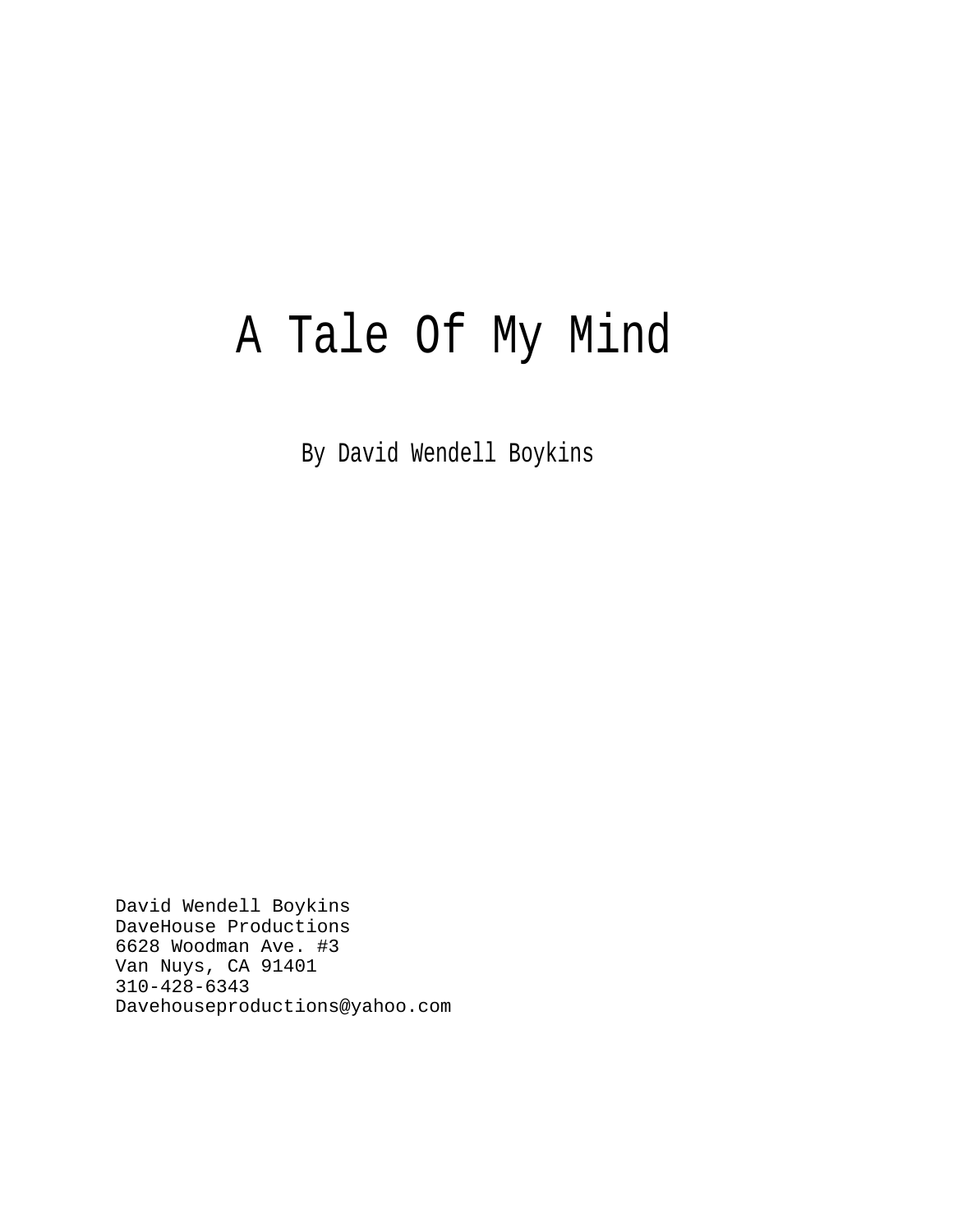# $ACT \_1$

The stage is black. A single light comes staight down center. A man is standing there with a photo of a man and woman. He begins the poem. As this poem is being recited, more light is added to the stage. Others criss-cross the stage saying lines as they cross and disappear. MACY/WOMAN 1 enters. She begins to decorate the room with things being handed her by those moving across the stage. By the poem's end, The Man has handed the picture to Macy. She hangs the picture on the wall

#### **MAN 1**

Do you believe in a dream? You have no concept of my destiny/ I show you my loneliness/ I ask you to come with me/ I am not as lost as my fore/ You mock me with your smile/ Does not conviction shine in my eye? I am the product of Time and Thought/ Pain…Fate…Love…Hope…Hate/ Does not conception come before the birth? These thoughts are old Only in doing, am I new/ Hourglasses and picture books/ They are of no use to you/ Do you believe in a dream? I have no more to give you/ You think I am naïve/ Because I show you what is new to me/ Thoughts of past are shielded by experience/ You have no idea who I have been/ You see my physical imperfection/ And gauge your assault accordingly/ Though a mind is the magnet of the universe/ You ignore the power before you/ Try skating on the sky for a change/ Imagine you…inside out…looking at you/ See me dancing in my mind's song/ Read the lyrics of my mind's song/ Find me before you dismiss me/ See me before you talk of me/ Ask me before you judge me/ Then you might know who I am/ I've traveled these temples thru thought For a reason/ Do you feel my dream?

The phone rings.

MACY

Hello. He's still at work. But I believe he'll be home in a few hours. Okay. I'll tell him.

> Macy hangs up the phone. Wilson/MAN 2, enters as if in a hurry from the bedroom with only some slacks and a T-shirt on. Whistling.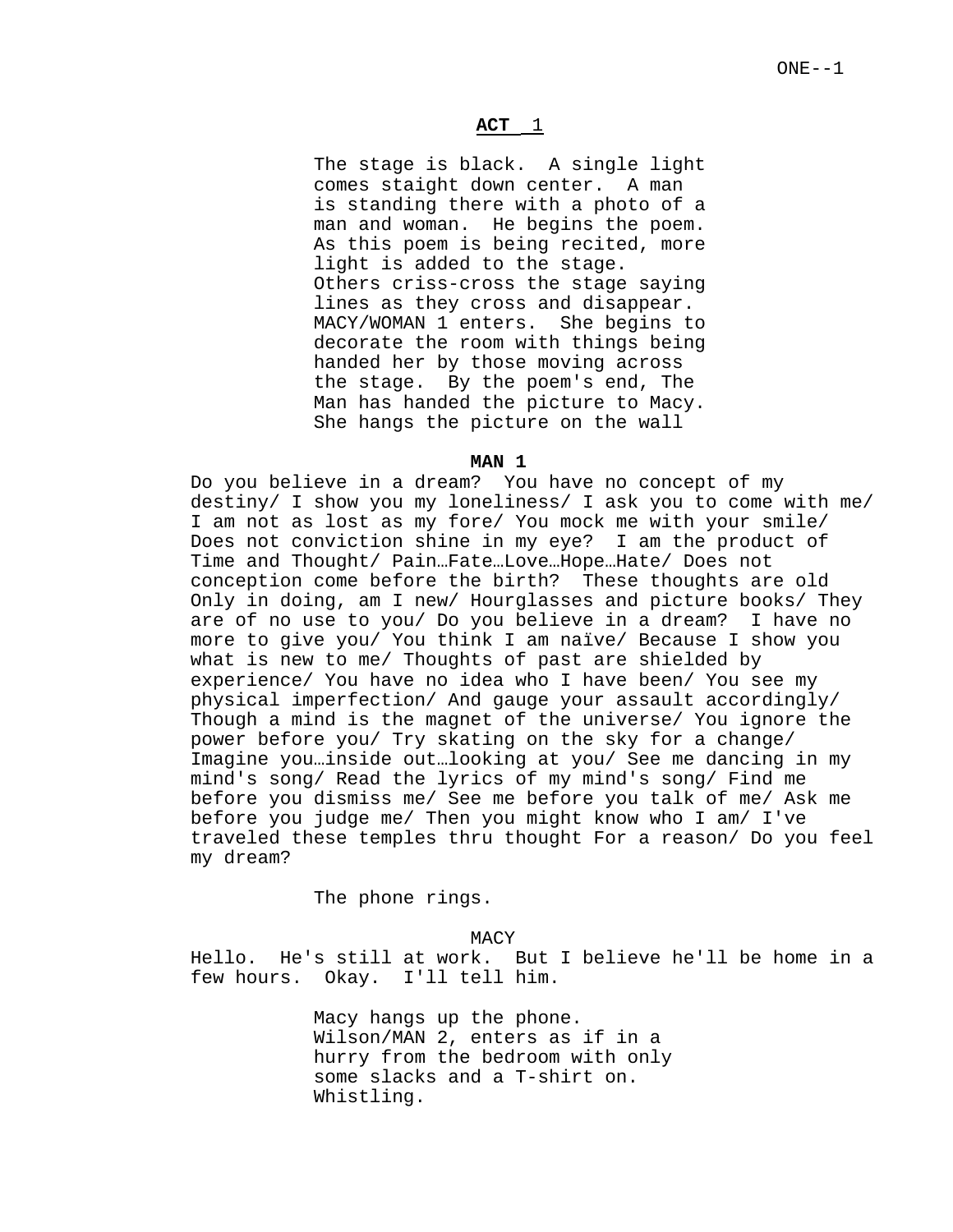MACY (Continued) Bills, bills, bills! Everyday bills! But all that is about to change. Are you gonna tell me what we're supposed to be getting ready for?

> He hugs her from behind and notices the table and phone in their new position

# WILSON

It's a surprise!

# MACY

I have a surprise for you too!

WILSON

Oh yeah! Have you seen my black church socks?

MACY

They're in your bottom dresser drawer.

Wilson runs back to the bedroom

WILSON (O.S.)

Did I get any calls today?

MACY Sears and Roebuck called to see if you were alive!

> Macy sits on the couch and picks up the interior design magazine on the coffee table

> > MACY (Continued)

And if you are dead, they would like for you to drop a check off by the store on your way to the funeral.

> Wilson enters and sits in the chair and puts on his socks

WILSON I'll put a check in the mail tomorrow.

## MACY

How much?

# WILSON

Why?

MACY Because I know you're gonna forget.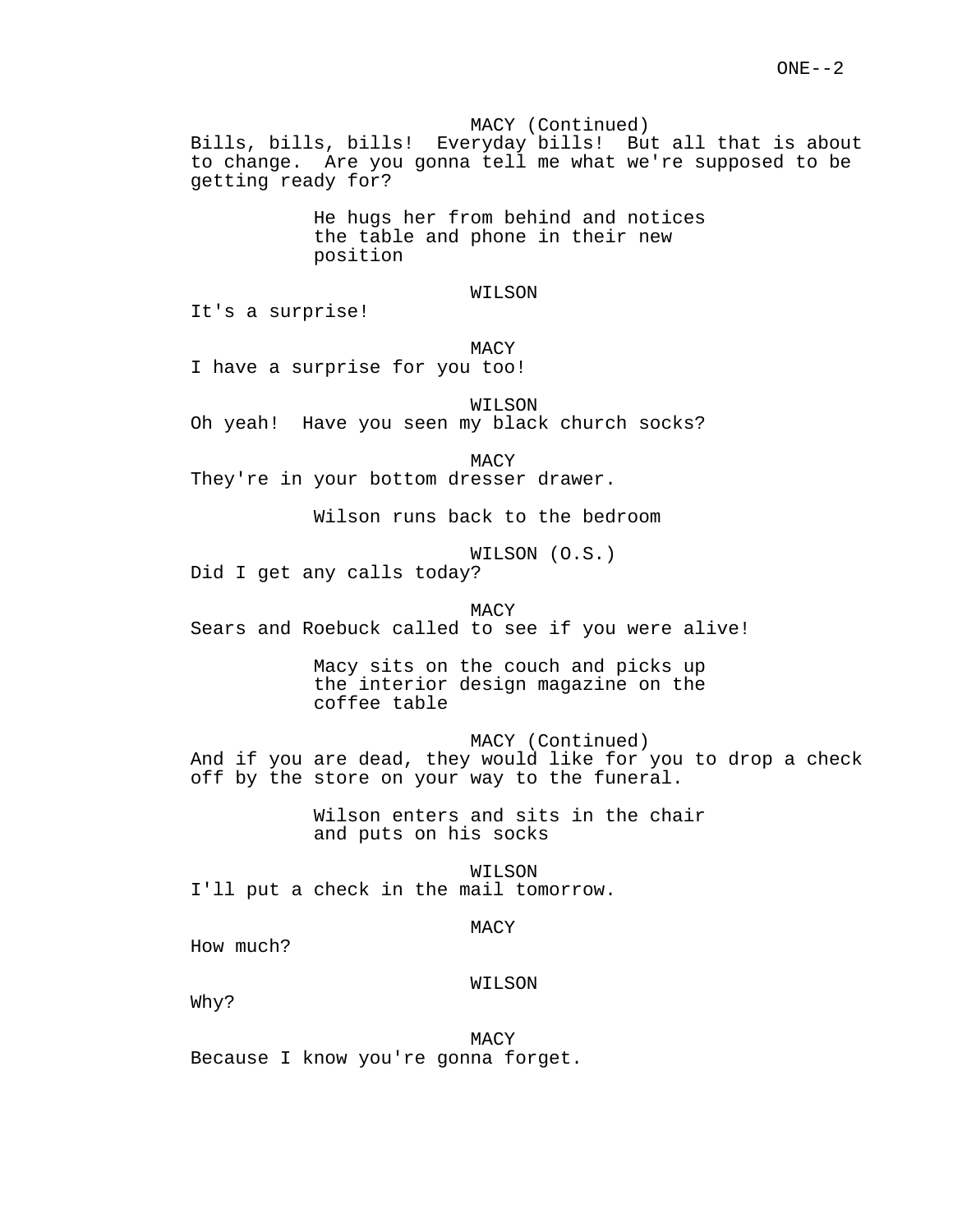#### WILSON

OH yeah! You're probably right. Twenty five! Anybody else?

MACY

Your momma called! At ten o'clock asking for you. Knowin' full well you've been at work for hours by then.

# WILSON

I really need to call her. I was supposed to take her to dinner the other day.

MACY

Well I swear, that woman is sticking pins in a voodoo doll with my name on it!

WILSON you know Momma has nothing against you. Oh damn, I forgot...

# MACY

Whaaat! You forgot!

#### WILSON

Yes! I forgot! I'm entitled to forget something every once in a while. Aren't I?

> Macy goes to Wilson and hugs him from behind

# MACY

Yes baby. I'm sorry.

Macy kisses him on the cheek

MACY (Continued) Did momma hurt big daddy's feelings?

> Wilson nods his head like a little boy

MACY (Continued) Well what did you forget big daddy?

WILSON I forgot to remind you to rinse out...

MACY

The good wine glasses. Yes baby, I did.

WILSON

Good!

Wilson gets up to go to the bedroom and is stopped by another memory.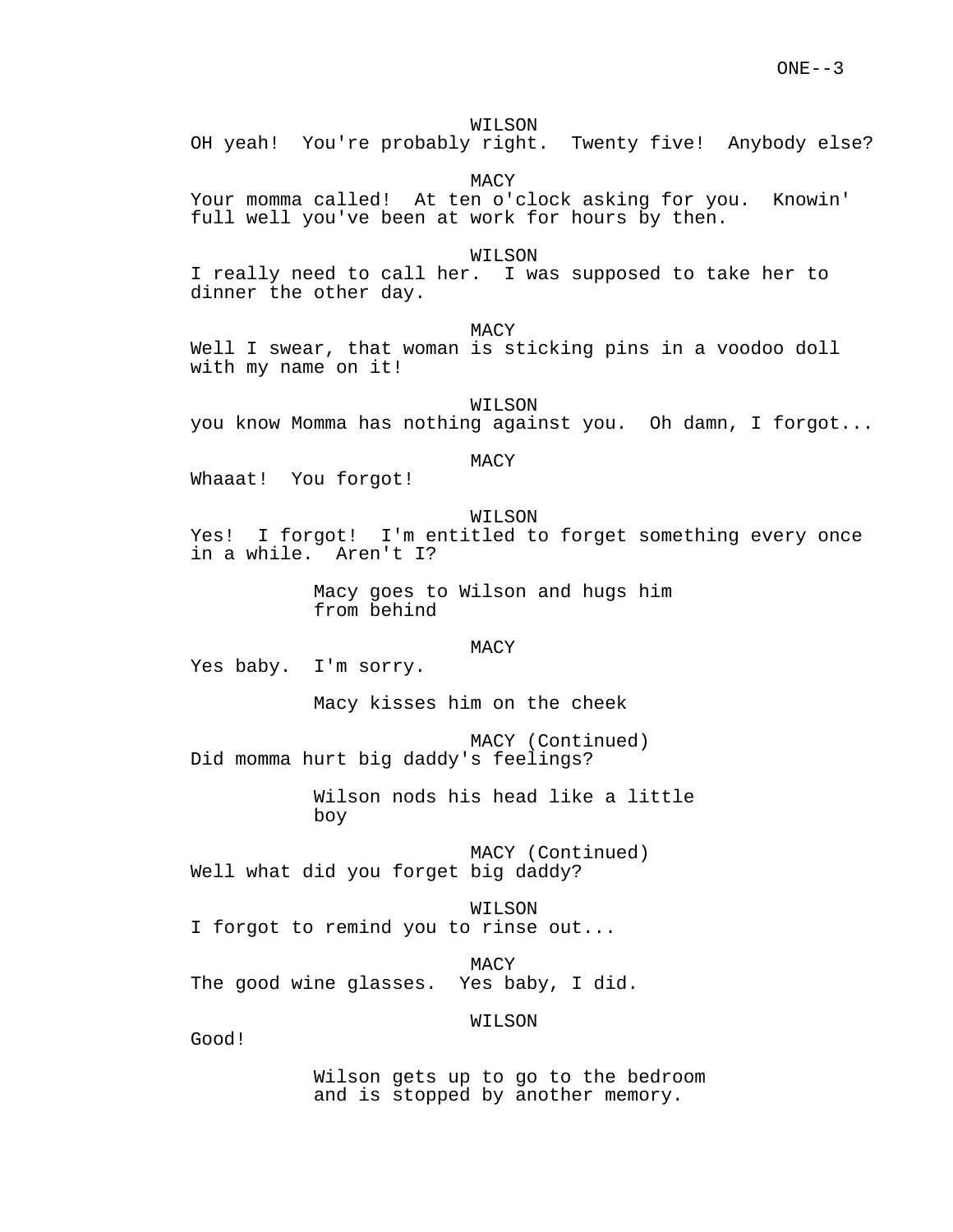Macy sits on the couch and picks up the magazine

WILSON (Continued)

Ah damn! I forgot to get a corkscrew from the store!

MACY

Calm down. I got one from Mr. James. Well actually he brought it over earlier saying that you told him that Mr. White was coming over. He knew you would for get to get a corkscrew.

> Wilson sits on the back of the couch

> > WILSON

Good ol' Mr. James.

MACY

Yeah. Good ol' Mr. James. He is the kindest man.

WILSON

Yeah. I remember when I was little, Mr. James and Poppa would sit-

> Wilson looks toward the front door which is down stage left

#### WILSON (Continued)

right out there on the porch after work and shoot the shit about politics and stuff. Yeah Mr. James say that two of the saddest days of his life were when Momma and Poppa moved to that smaller house out in Woodside when he retired. And the day Poppa died. But he was so happy when we were able to buy this old house back. Thank goodness for the paper mill. That job has helped to keep alive my family's history.

Wilson looks around the room

WILSON (Continued)

Have you seen my blue tie?

MACY It's in the laundry room hanging on the door knob.

Wilson goes to the laundry room

WILSON

What's it doin' in there?

MACY

You put it there to remind you...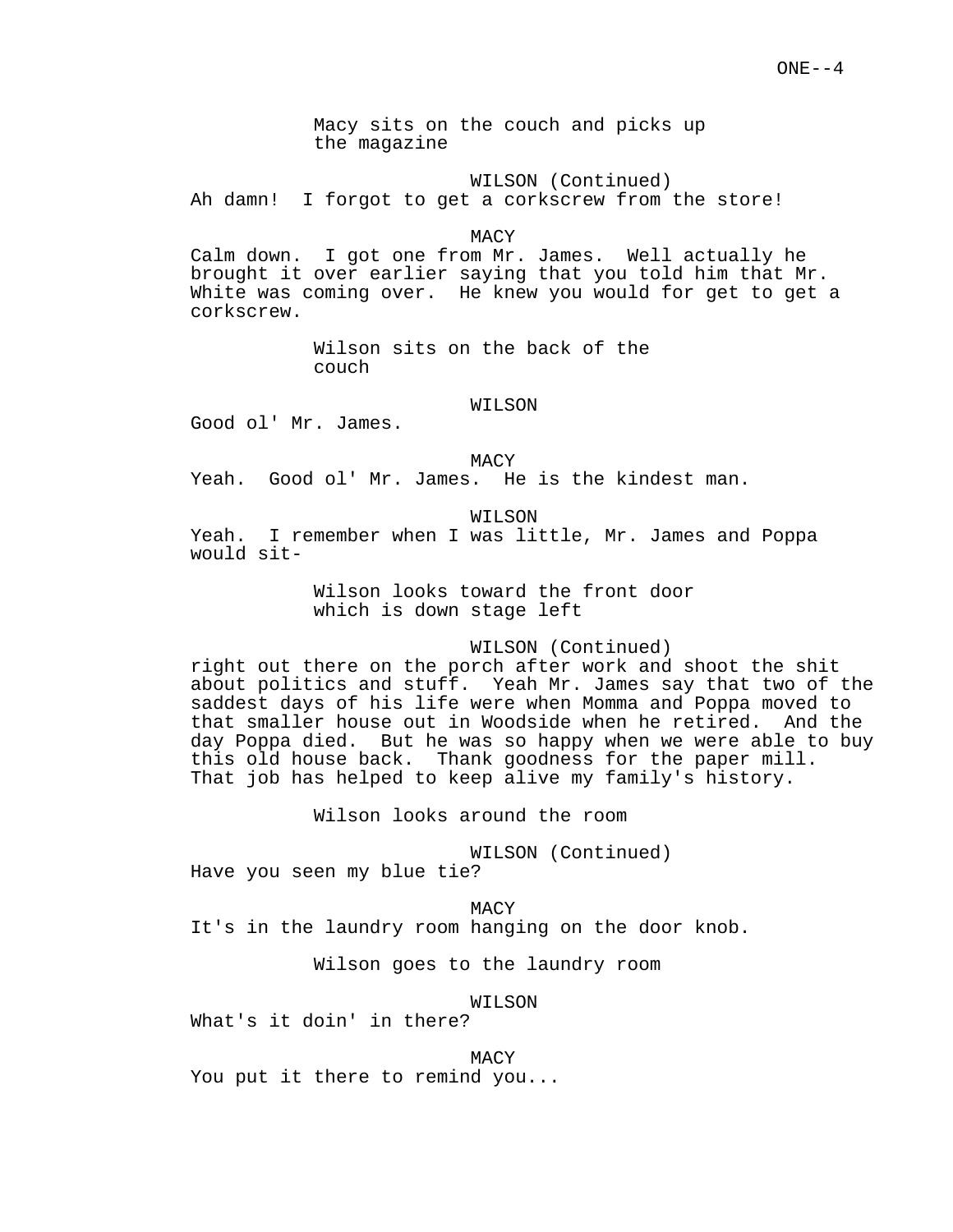WILSON (O.S.) May! I can't find my blue dress shirt!

MACY

To remind you to get your dress shirt out of the dryer!

WILSON (O.S.)

Oh yeah! Now I remember!

MACY

You know you still haven't told me why Mr. White is coming over here tonight.

WILSON

You haven't told me your secret either.

**MACY** 

You first.

Wilson enters and sits beside Macy

WILSON

OK! You ready? This could be the night! This could be the beginning of the rest of our lives! I'm getting a promotion, baby!

Macy is unpleasantly surprised

#### WILSON (Continued)

When Mr. White saw how I handled that fire that broke out at the mill, he told me that he had no idea my leadership skills were that good! I told him that I was just doing my job! And he said that things would be happening for me very soon. And soon is now baby! Soon is now!!

## MACY

Wilson I...

Wilson stands and goes stage left of the couch

# WILSON

Plant Manager! No one has been plant manager! My grandfather, Poppa, my uncles, two of my cousins! We've all worked at the mill and Poppa was promoted highest. And that was shift supervisor!

Wilson looks around

WILSON (Continued)

Where did I put my belt?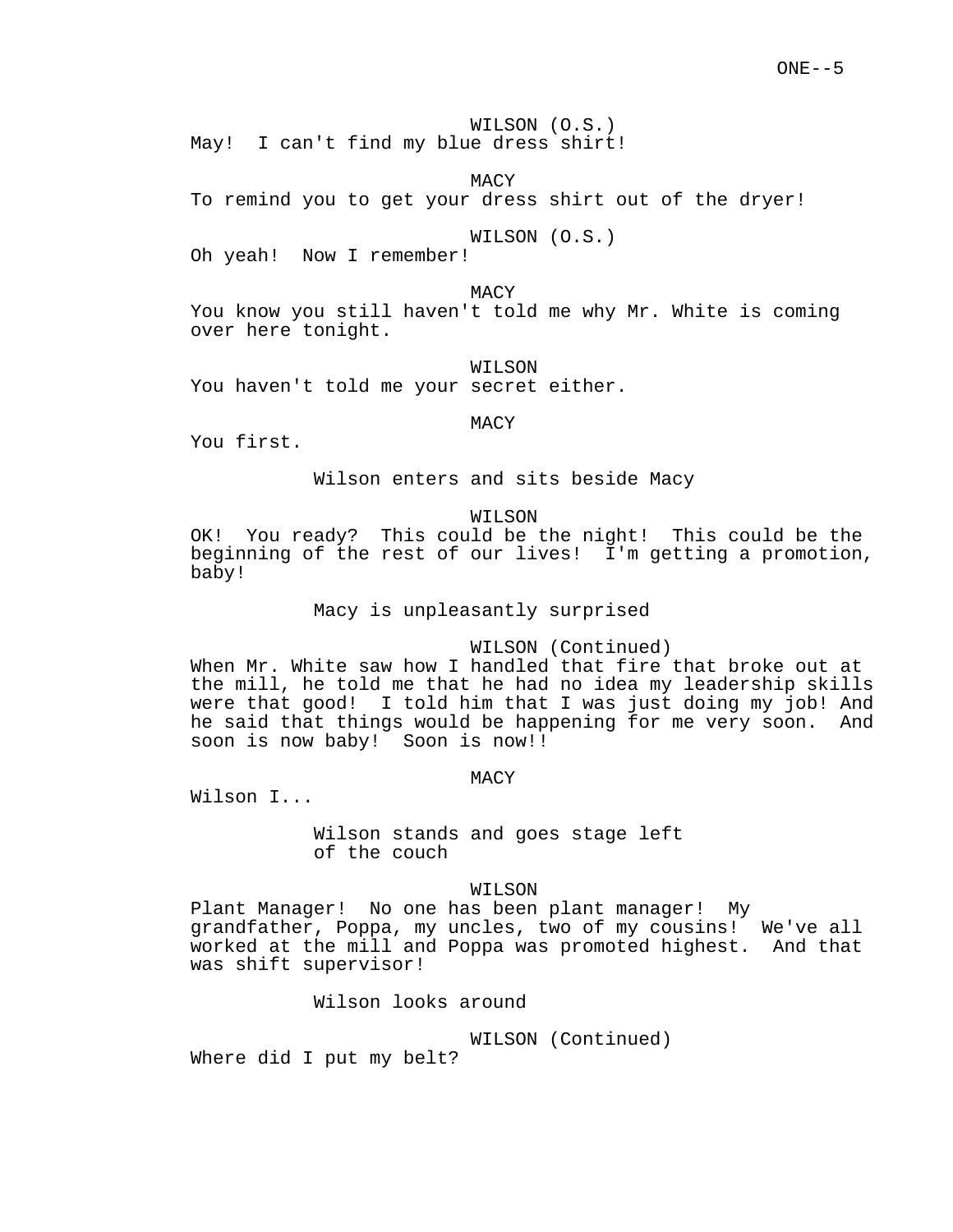Macy stands and walks away from Wilson

WILSON (Continued)

What's wrong with you?

MACY

I don't want to do this.

WILSON

What?

#### MACY

I don't want to stay here! In Alexandria! We've been here too long already! We've talked about this a thousand times. Before we were married we said that we would be here for a short while. Just long enough to save up and move...away!

WILSON

But baby I thought...

## MACY

you thought?

WILSON

Yes, I thought that if a life presented itself here...we could...

#### MACY

Stay here!

#### WILSON

Yes! Stay here!

Macy goes in front of the coffee table

#### MACY

Here! Around the corner from your Momma! Across the street from "good ol' Mr. James"!

## WILSON

Now you wait a minute...

MACY

No! You wait! Because too many minutes have passed without letting you know how I feel!

#### WILSON

Alright!

Wilson sits on the couch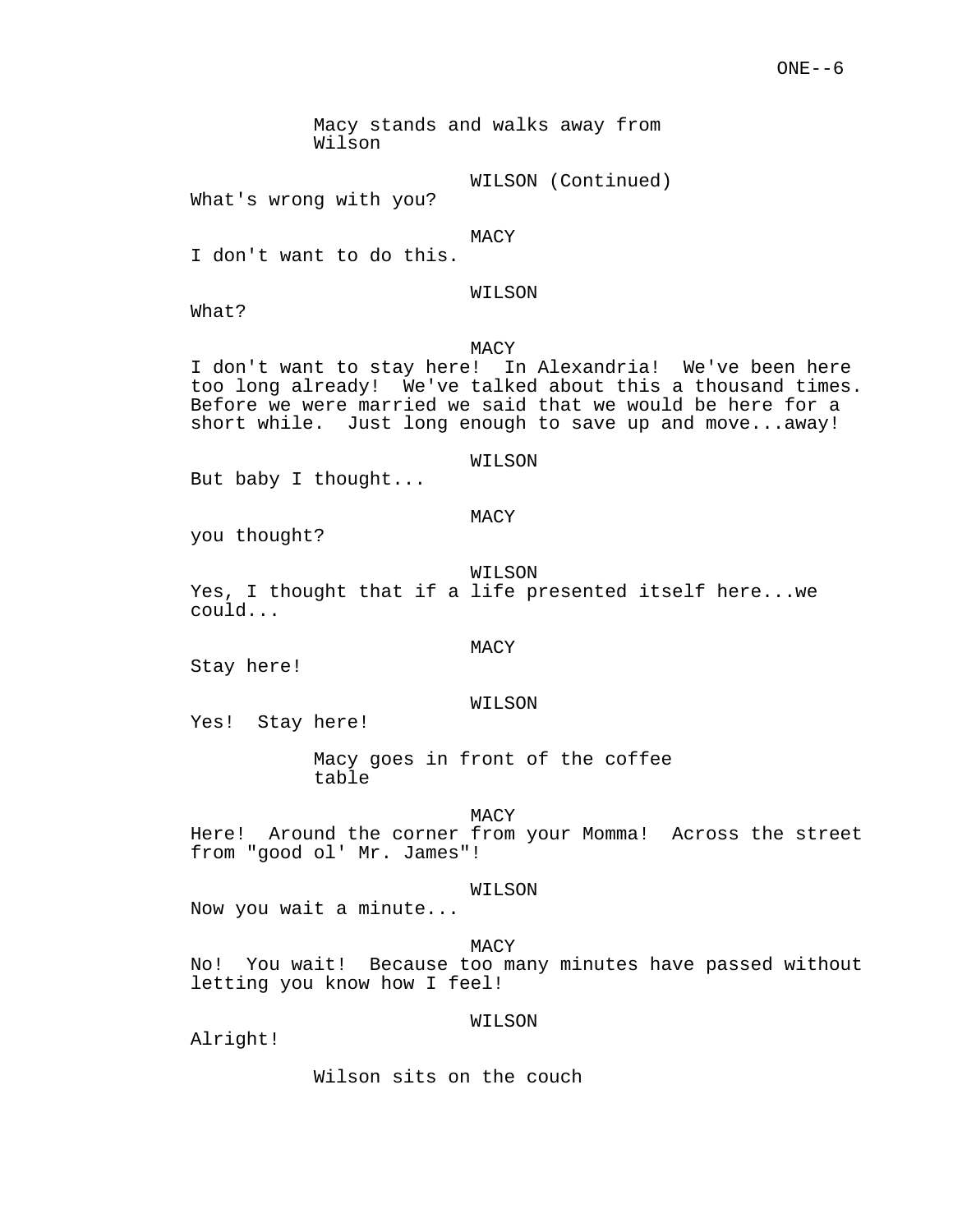WILSON (Continued) Alright. You tell me how you feel!

MACY

Don't do that.

## WILSON

Do what?

MACY

Don't be this way!

WILSON

Well how do you want me to be?

Wilson stands

#### WILSON (Continued)

The biggest night of my life and my wife tells me that she's not only displeased with the reason that this is the biggest night of my life, but she can't stand her life with me! Right! So given that information, why don't you tell me how I'm supposed to be!

> Wilson goes towards the bedroom but Macy cuts him off

> > MACY

Why didn't you tell me?!

Wilson doesn't respond

MACY (Continued) I need more than this. I actually have dreams.

WILSON

I have dreams too!

#### MACY

Yes but they exist here. Settled and safe. I want to know what it's like to see the sun set while swimming in the pacific ocean. I want to see the leaves change colors in Maryland for myself, instead of hearing about it from friends that've already left this place. I want to look into your eyes and tell you I love you with the Grand Canyon in the background. I want more than this.

WILSON

But May that's just it! With this promotion, we could save enough money to go anywhere we want. California, Maryland, Egypt...You've always wanted to go to Egypt!

Macy doesn't respond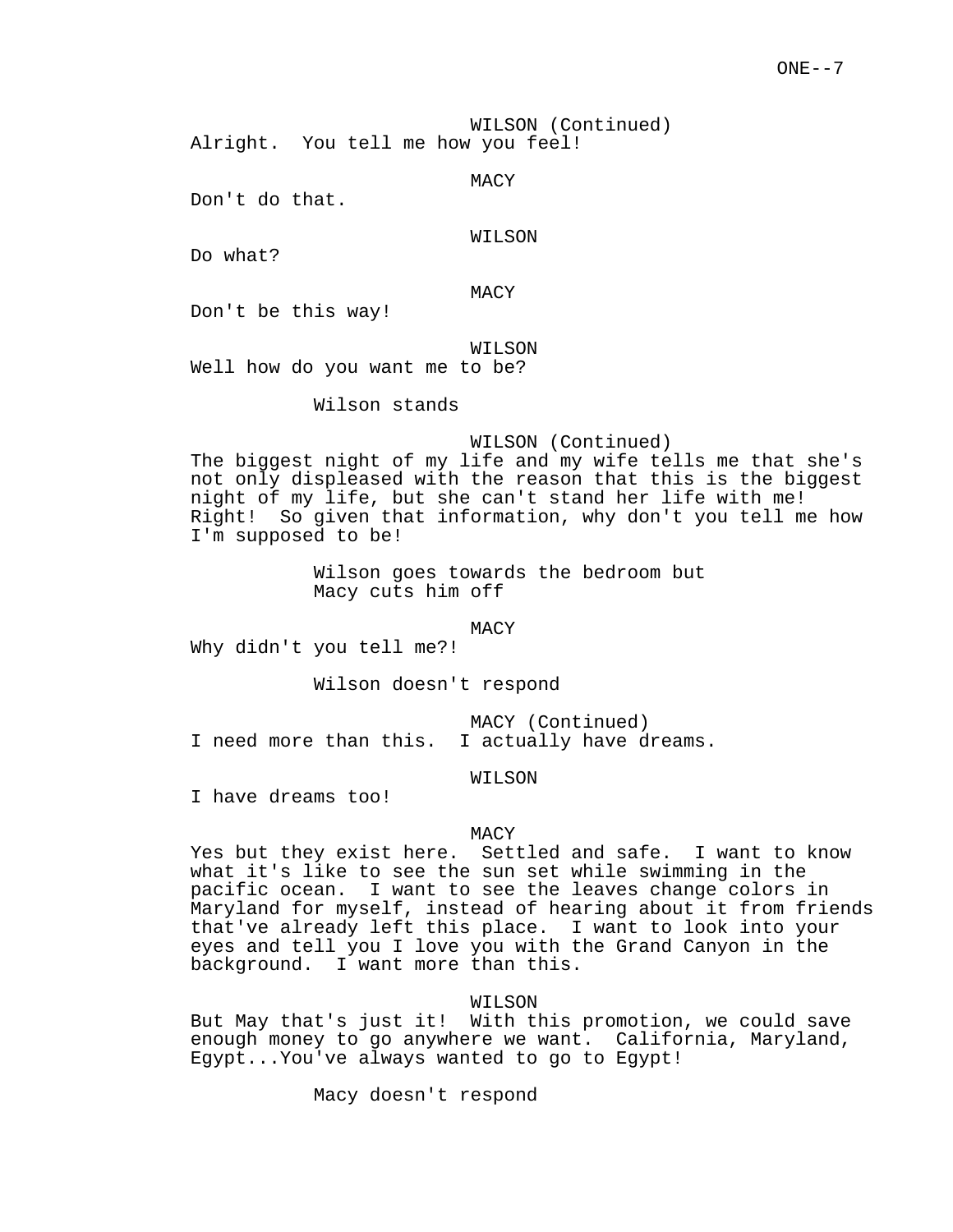WILSON (Continued)

Well what do you want me to do? Running that mill is the only thing I know how to do!

MACY

I don't know! I just don't want to live the rest of my life saying what if.

Wilson goes toward the front door

WILSON

My God, May! My promotion is just outside that door. It'll be knocking at any minute. My life is here!

MACY

I want to do interior design.

#### WILSON

What?

Macy brings Wilson the magazine

**MACY** 

I've been reading these magazines and books about how to arrange and color a home to maximize your chi. Feng Shui.

WILSON

Fungnnn...what?

Feng Shui.

WILSON

MACY

Feng Shui.

MACY

Yes.

#### WILSON

Feng Shui. To paint walls and move furniture. Hell, you can do that right here! Mr. White, I'm sorry but I will not be taking that promotion because my wife wants to move across country to paint walls and move furniture!

Wilson throws the magazine down

MACY

I've been by your side...faithfully! You've come home from work dirty, I've cleaned you! you've come home from work hungry, I've fed you! You've come home from work angry because they wanted you to stay late, I've comforted you! Me! All the time, me!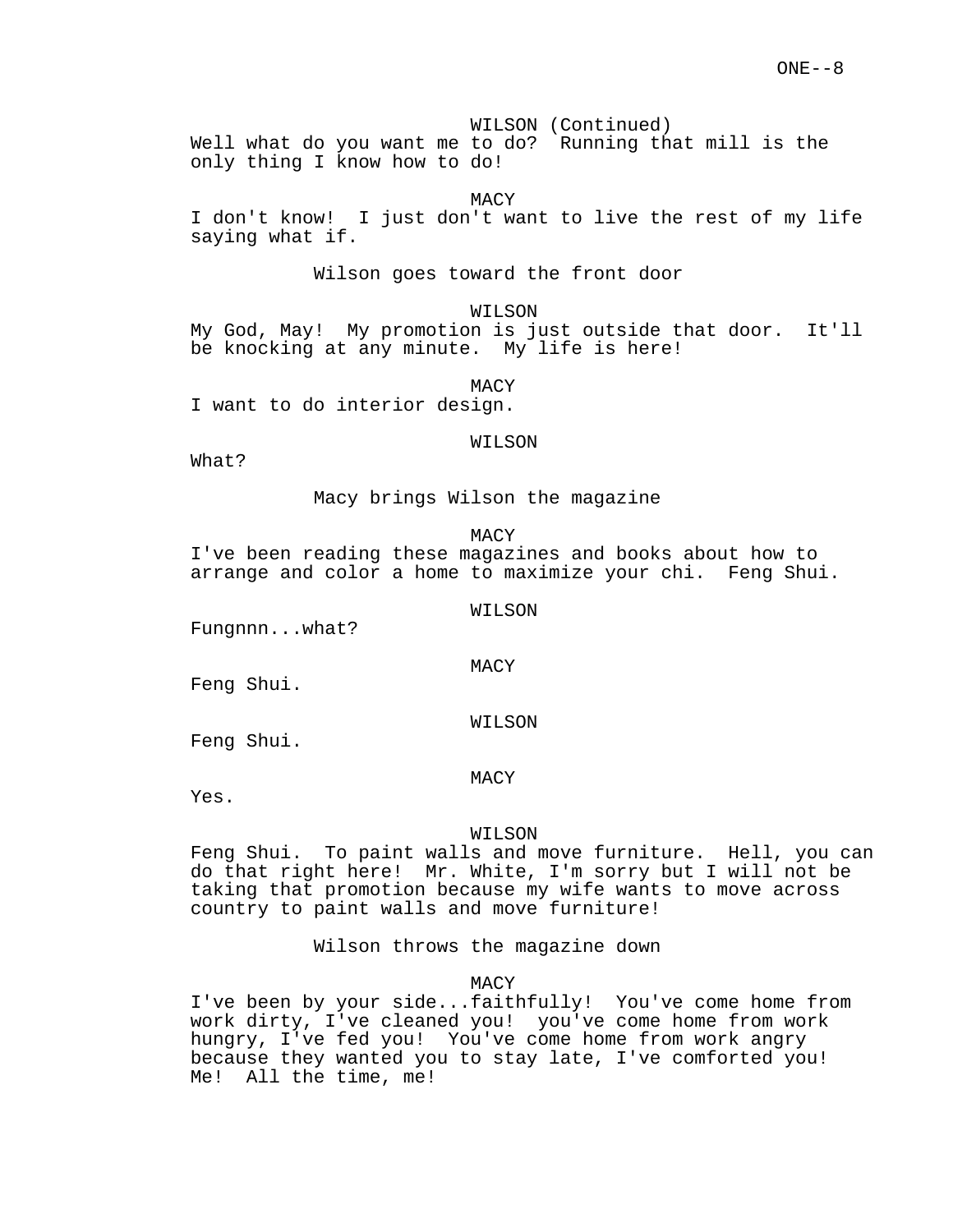WILSON

But what happens if we leave? Huh? You have these dreams, but we'll have nothing! I'll have nothing!!

MACY

You will have me! I just want to know if I will have you.

There is a silence. Wilson sits on the couch

MACY (Continued) I've been accepted to a school in Los Angeles. They said they would pay for me to come and see if I like it.

There is a silence

MACY (Continued)

I see.

Macy goes toward the bedroom. She abruptly stops and faces Wilson.

# MACY (Continued)

You had all of me. I've loved you! Sacrificed! you told me once that you would always be there for me and I told you the same. But only one of us has been true to that! I wont be stuck here anymore. I'm leaving...with or without you.

Macy exits.

Wilson is reflecting on the moment when SANDRA MITCHELLE enters. She notices him and crosses DS opposite of Wilson. Lights fade on Wilson as a spot light shines on Sandra.

# **SANDRA MITCHELL/WOMAN 4**

January 16th 2006. Me, my husband, Raymond and my two children, Siera and Raymond Jr. 6 and 9 respectively, decided to go to the Kingdom Day parade down in South Central LA. It was a beautiful day, about 72 degrees. It had just rained the day before so the air was clean and the sky was clear. There were so many people out. Couples and families sitting and playing and laughing. We saw a few celebrities and polititians. Raymond even shook hands with the former chief of police, Congressman Bernard Parks. It was really nice. You see, we live in a quiet part of Pasadena. Very few people other than white were we live. And I started noticing a change in my daughter, Sierra lately when we would come across black people. Like a fear was growing inside her. So I thought it would be a good idea to go out to the black community during a time of joy and happiness.